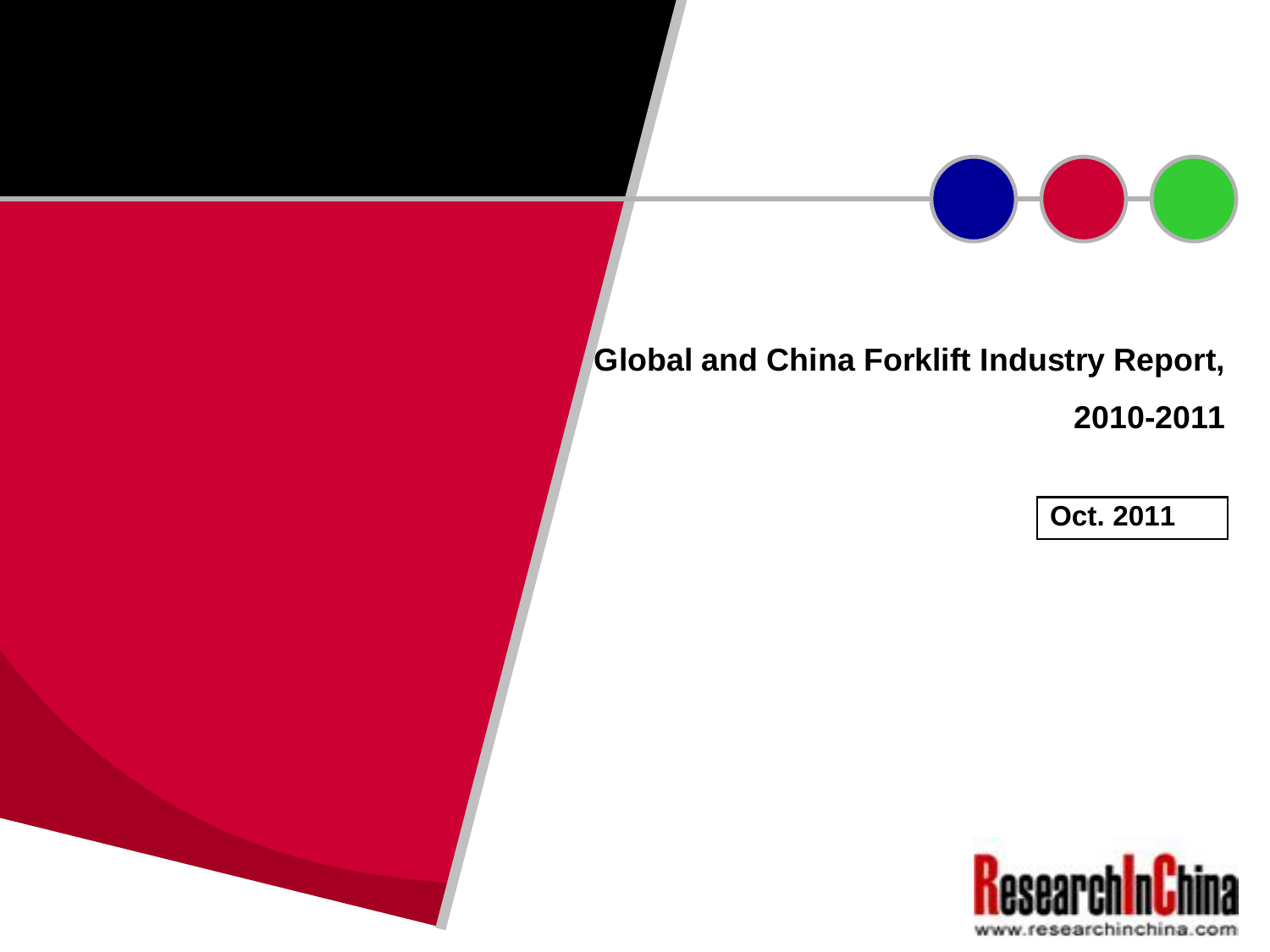# esearch ni hina

The Vertical Portal for China Business Intelligence

### *This report*

- **Analyzes global and China forklift industry development**
- **Focuses on the market segments and competition pattern of China forklift industry**
- **Highlights the operation of key enterprises worldwide and in China**

Please visit our website to order this report and find more information about other titles at **www.researchinchina.com**

### **Related Products**

Global and China Laser Equipment and Processing Industry Report, 2010-2013

Global and China Refractory Material Industry Report, 2010-2011

Global and China Machine Tool Industry Report, 2010-2011

China Gear Industry Report, 2010-2011

China Rail Transit Air-conditioning Industry Report, 2011

China Sling Industry Report, 2010-2011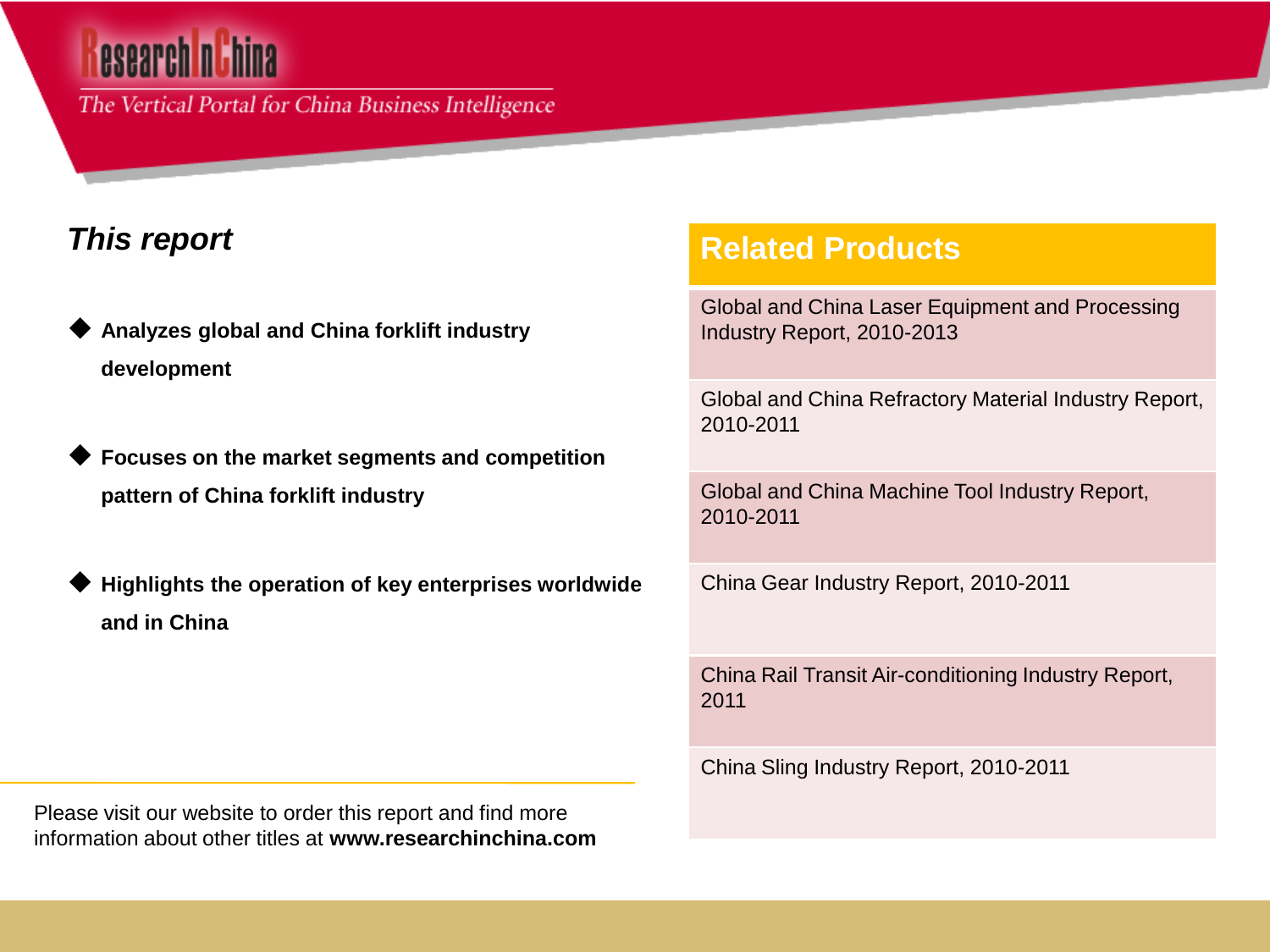The Vertical Portal for China Business Intelligence

## **Abstract**

In 2010, the forklift industry of China saw explosive growth, with the sales volume breaking 200,000 sets for the first time to 232,409 sets, accounting for 73.9% of the Asia's total and 31.4% of the world's total. In 2011, China's forklift industry continued to maintain rapid growth, and the sales volume reached 128,209 sets along in the first half, up 35.5% YoY, making up 67.3% of Asia's total sales volume and 27.8% of the world's total. The flourish of China's forklift industry is mainly attributed to the following two aspects: Firstly, the pickup of China's logistics distribution industry boomed domestic forklift market; secondly, the improvement of international trade situation fueled China's forklift export.



#### **Proportion of China's Forklift Sales Volume in the Global Total, 2007-2011**

Global and China Forklift Industry Report 2010-2011 highlights:

1. The status quo of the global forklift industry, focusing on major forklift products, regions and enterprises;

2. The production, sales and import & export of China's forklift industry;

3. The status quo of two market segments in China: internal combustion forklifts and electric forklifts;

4. The operations, competitive edges and future strategies of the world's top 7 enterprises as well as 12 key enterprises in China.

As for product breakdown, in 2010, internal combustion forklift emerged as the most prominent product in China's forklift market, with annual sales volume growing 70.0% YoY to 179,667 sets and sales volume proportion climbing to 77.3%. In the same year, electric forklift also did well and attained a year-on-year rise of 58.8% in sales volume. In particular, the sales volume of electric counterbalanced driving forklift rose by 56.9% YoY, while that of electric warehouse forklift increased by 60.4% year on year.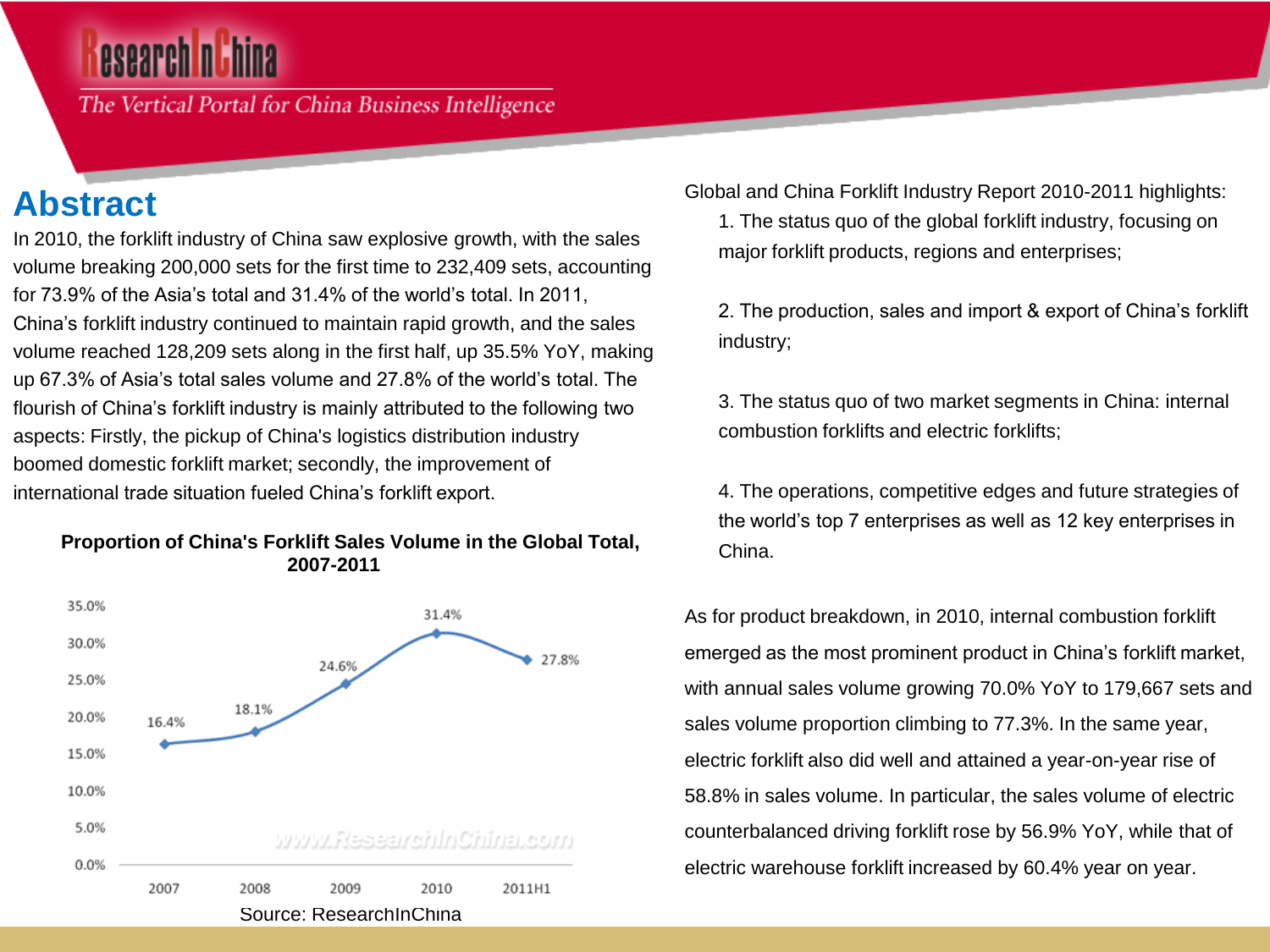## esearch nuhina

The Vertical Portal for China Business Intelligence

In terms of enterprise, the mushrooming development of China's forklift market in recent years has attracted many international leading enterprises, including Linde, Komatsu, Halla, Mitsubishi, Toyota, TCM and Hyster, to establish joint ventures in China. Meanwhile, large Chinese construction machinery groups, such as Lonking and Liugong, have also set foot in the forklift field.

Despite the increasingly fierce competition, Anhui Heli and Zhejiang Hangcha firmly dominate half of China's forklift market. In 2010, the forklift sales volume of the two companies exceeded 57,000 sets separately. In addition, the sales volume of Tailift China, Lonking Forklift, and Linde China also broke 10,000 sets respectively for the first time.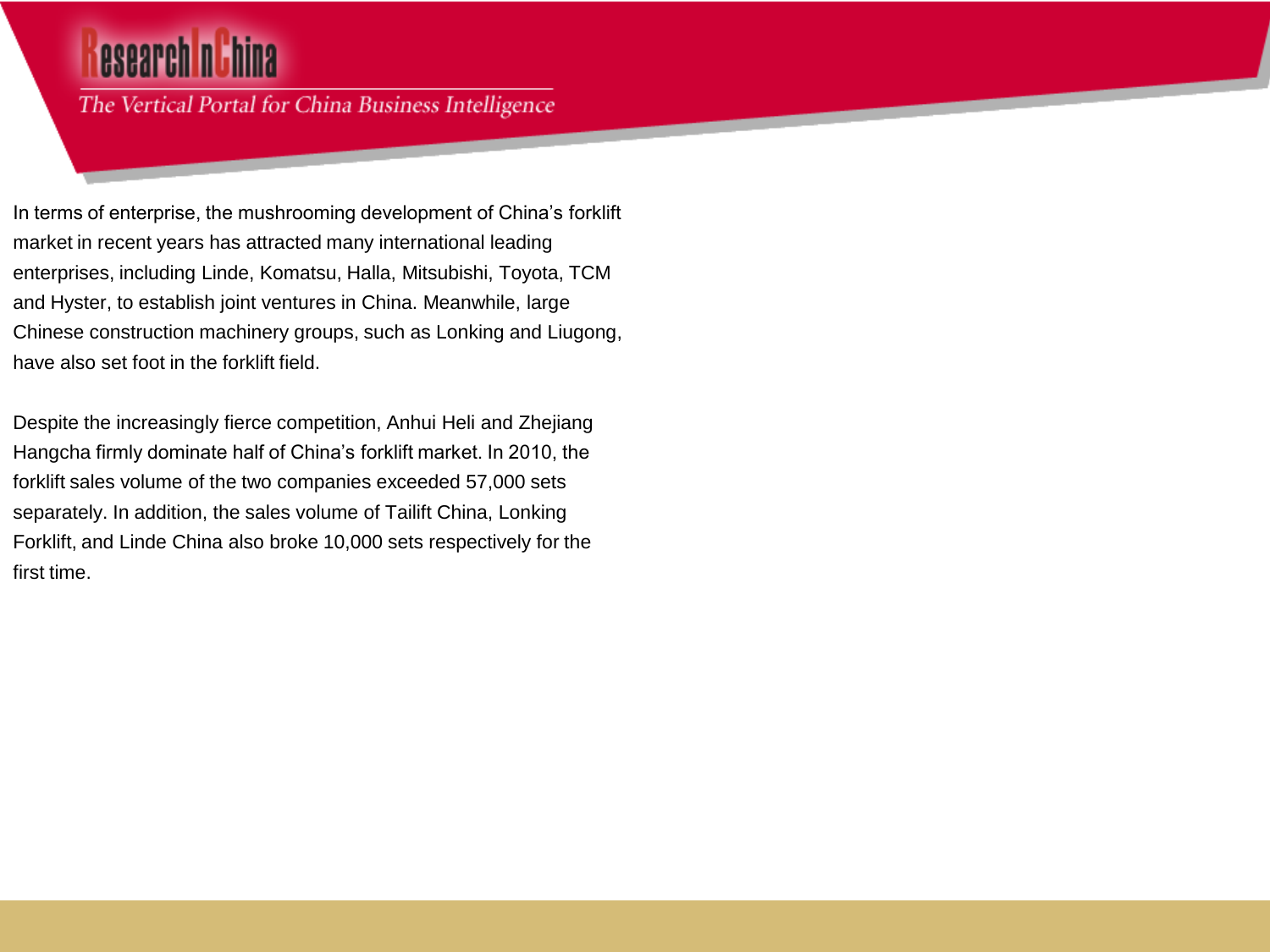## esearch n**ithina**

The Vertical Portal for China Business Intelligence

#### **1. Profile**

- 1.1 Definition
- 1.2 Classification
- 1.3 Upstream & Downstream

#### **2. Status Quo of Global Forklift Industry**

2.1 Development 2.2 Forklift Industry in Major Countries 2.2.1 USA 2.2.2 Japan 2.2.3 China 2.3 Key Manufacturers Worldwide

#### **3. Chinese Forklift Market**

3.1 Production 3.2 Sales 3.3 Import & Export

#### **4. Market Segments**

4.1 Internal Combustion Forklift 4.1.1 Global Market 4.1.2 Chinese Market 4.2 Electric Forklift 4.2.1 Global Market 4.2.2 Chinese Market

- 5.1 Competition in product
- 5.2 Competition among Enterprises
- 5.3 Competition by Region

#### **6. Global Key Forklift Manufacturers**

**5. Competition Pattern of Chinese Forklift Industry** 6.6 Mitsubishi Caterpillar Forklift 6.1 Toyota Industrial Corp. 6.1.1 Profile 6.1.2 Operation 6.1.3 Forklift Business in China 6.2 Kion Group 6.2.1 Profile 6.2.2 Operation 6.2.3 Forklift Business in China 6.3 Jungheinrich Group 6.3.1 Profile 6.3.2 Operation 6.3.2 Operation 6.3.3 Forklift Business in China 6.4 Crown Equipment Corp. 6.4.1 Profile 6.4.2 Operation 6.4.3 Forklift Business in China 6.5 NACCO Industries 6.5.1 Profile 6.5.2 Operation 6.5.3 Forklift Business in China

## *Table of contents*

6.6.1 Profile 6.6.2 Operation 6.6.3 Forklift Business in China 6.7 Komatsu Utility Co., Ltd

#### **7.Key Forklift Enterprises in China**

- 7.1 Anhui HeLi Co., Ltd
- 7.1.1 Profile
- 7.1.2 Operation
- 7.1.3 Competitive Edge
- 7.1.4 Major projects and Process
- 7.1.5 Forecast and Outlook 2012
- 7.2 Zhejiang Hangcha Engineering Machinery Co., Ltd (HANGCHA)
- 7.3 Tailift Qingdao
- 7.4 Lonking (Shanghai) Forklift Co. Ltd.
- 7.5 EP Equipment
- 7.6 Anhui Jianghuai-Yinlian Heavy-Duty Construction Machine Co., Ltd
- 7.7 Zhejiang Noblelift Equipment Joint Stock CO., Ltd.
- 7.8 Guangxi LiuGong Machinery Co., Ltd.
- 7.9 Zhejiang Maximal Forklift Co, Ltd.
- 7.10 Dalian Forklift Co., Ltd.
- 7.11 Ningbo Ruyi Joint Stock Co., Ltd
- 7.12 Hangzhou Good Friend Precision Machinery Co., Ltd.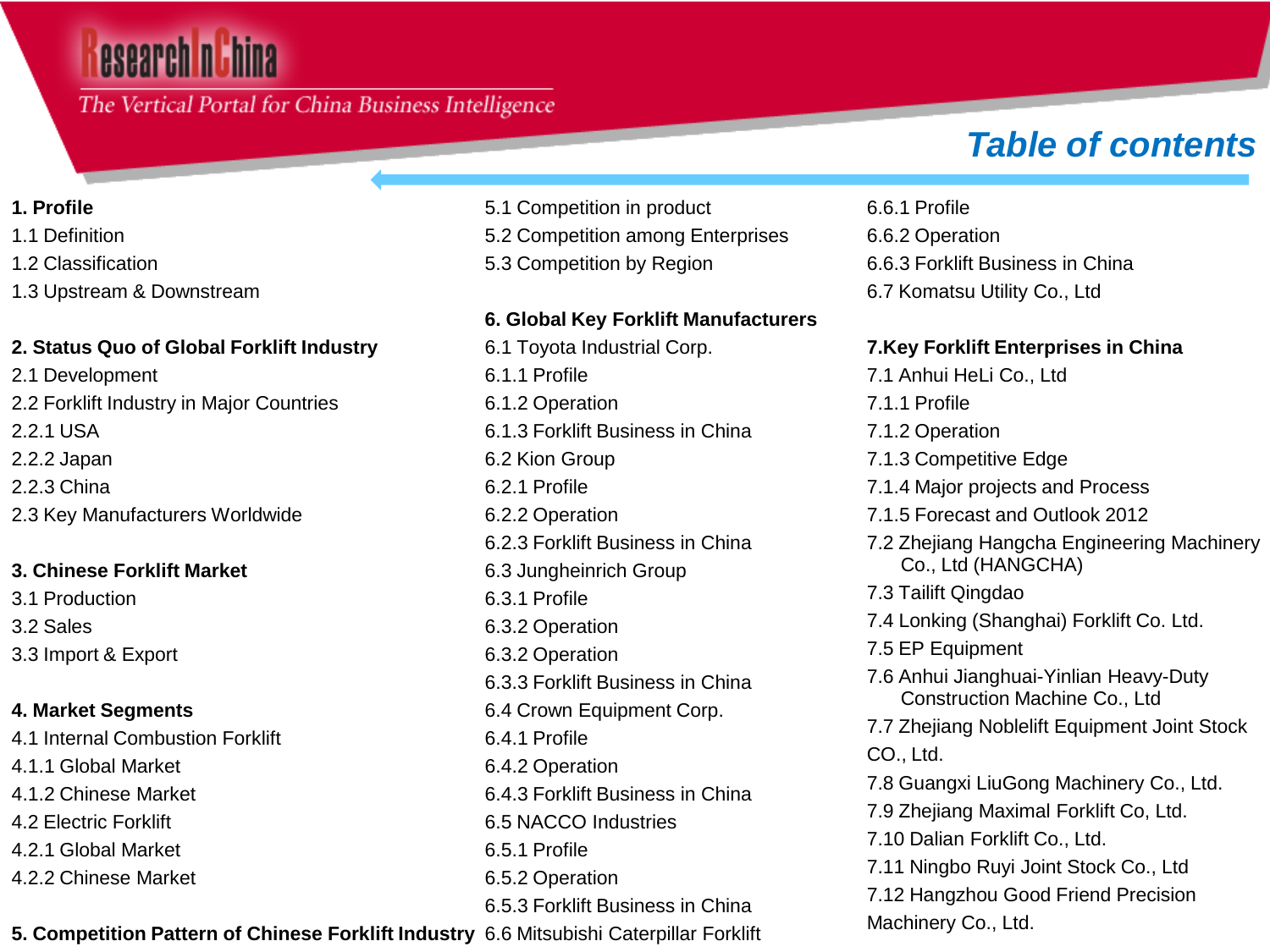# esearch nuhina

### The Vertical Portal for China Business Intelligence

## *Selected Charts*

- Features of Forklift by Model
- Downstream Industry Layout
- Sales Volume and YoY Growth of Forklift Worldwide, 2007-2011
- Forklift Sales Volume and YoY Growth Worldwide by Region, 2010
- Forklift Sales Volume and YoY Growth Worldwide by Product, 2010-2011
- Output of Forklift in Japan by Product ,2005-2011
- Domestic Sales Volume of Forklift in Japan by Product ,2005-2011
- Export Volume of Forklift in Japan by Product ,2005-2011
- Proportion of China's Forklift Sales Volume in the Global Total, 2007-2011
- Global Top 10 Forklift Manufacturers, 2010
- Output Structure of Forklift in China by Product,2009
- Sales Volume and YoY Growth of Forklifts in China, 2001-2011
- Sales Volume and YoY Growth of Forklifts in China by Product, 2010-2011
- Sales Volume and YoY Growth of Domestic and Foreign-funded Forklift Enterprises in China, 2009-2010
- Import Volume and YoY Growth of Forklifts in China, 2001-2011
- Import Volume of Forklifts in China by Product, 2008-2011
- Export Volume and YoY Growth of Forklifts in China, 2001-2011
- Export Volume of Forklifts in China by Continent, 2010
- Export Volume of Forklifts in China by Product, 2008-2011
- Export Volume of Electric and Internal Combustion Forklifts in China by Continent,2010
- Proportion of Internal Combustion Forklifts of Forklift Trucks in the World 5 Continents, 2008
- Sales Volume and Proportion of Internal Combustion Forklifts in the World 5 Continents, 2008
- Countries with the Sales Volume of Internal Combustion Forklift Surpassing 100,000 Units Worldwide, 2008
- Sales Volume of Internal Combustion Counterbalanced Forklift Truck in China, 2005-2011
- Sales Volume and Proportion of Internal Combustion Counterbalanced Forklift in China by Tonnage,2010-2011
- Sales Volume and Proportion of Electric Forklifts in Major Countries, 2008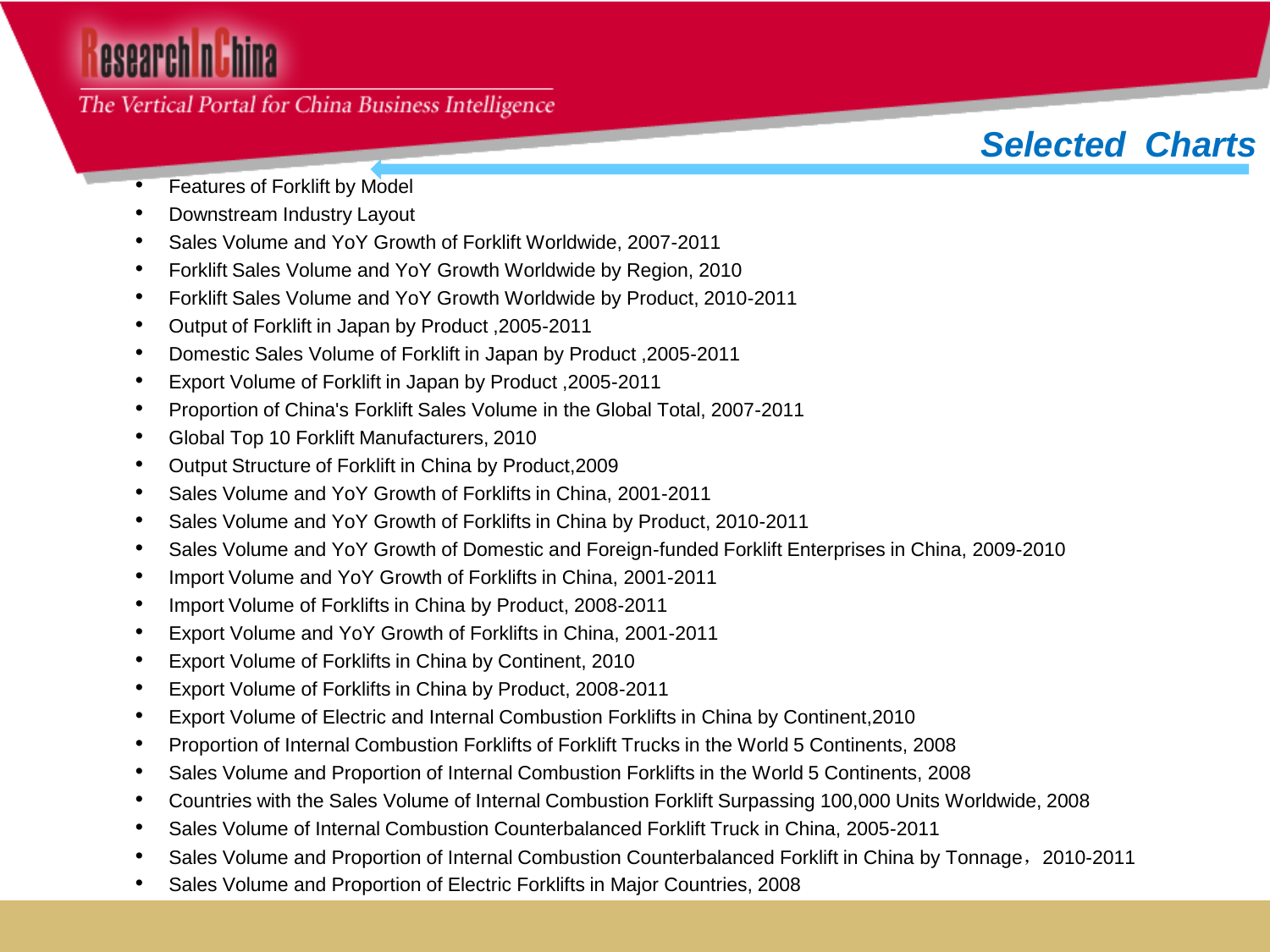The Vertical Portal for China Business Intelligence

## *Selected Charts*

- Sales Volume of Electric Forklifts in China, 2005-2011
- Sales Volume of electric counterbalanced driving forklift in China by Tonnage, 2010
- Sales Volume of Electric Warehouse Forklift in China, 2005-2011
- Top 6 Companies by Sales Volume of Electric Counter Balanced Driving Forklift and Electric Warehouse Forklift in China, 2010
- Sales Proportion of Electric Forklift and Internal Combustion Counterbalanced Forklift in China, 2005-2011
- Competition Pattern of Chinese Forklift Manufacturers, 2010
- Sales Volume Structure of Forklifts in China by Province / City ,2010
- Sales Volume of Toyota Forklifts, FY2007-FY2011
- Sales Volume of Toyota Forklifts by Region, FY2009-FY2011
- Order Intake and Revenue of KION Group, 2006-2011
- Sales Value of KION Group by Businesses, 2006-2010
- Forklift Capacity of Linde (China) Forklift Truck Corp., Ltd
- Material Handling Equipment Output and Order Value of Jungheinrich, 2006-2011
- Sales and Net Income of Jungheinrich, 2006-2011
- Forklift Products of Crown Equipment Corp.
- Sales and Net Income of NACCO, 2006-2011
- Sales and Total Profit from Forklift Business of NACCO, 2006-2011
- Operating Revenue and Total Profit of Shanghai Hyster Forklift Co., Ltd, 2004-2009
- Forklift Products of MCFS
- Forklift Products of Komatsu Utility Co., Ltd
- Sales of Komatsu Ltd by Business, FY2007-FY2011
- Operating Revenue of Anhui Heli by Product, 2007-2011
- Sales Volume and YoY Growth of Forklifts of Anhui Heli,2006-2011
- Forklift Products of Anhui Heli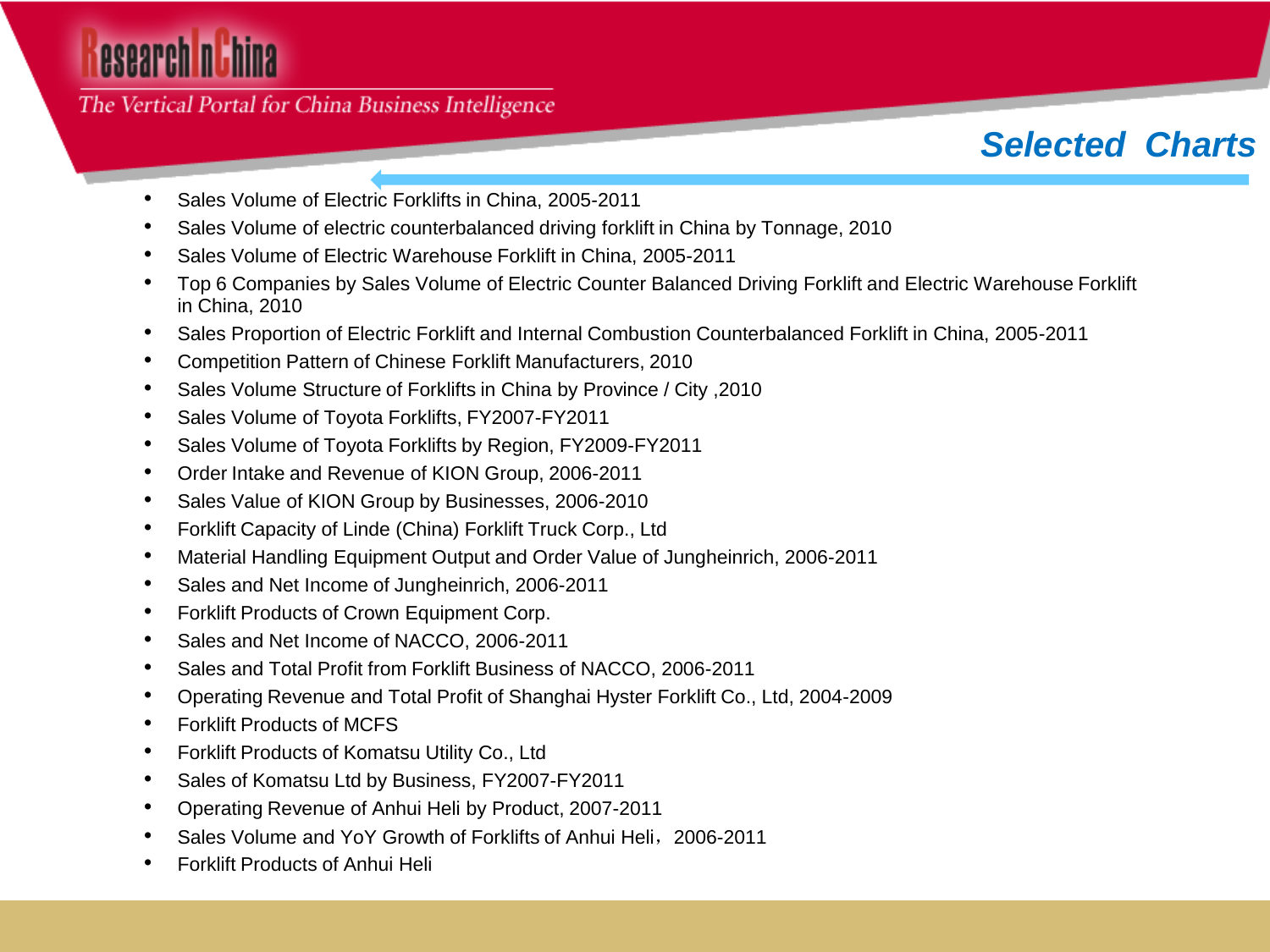# esearch nuhina

### The Vertical Portal for China Business Intelligence

#### • Market Share of Anhui Heli,2007-2011

- Sales of HANGCHA, 2007-2011
- Forklift Sales Volume of Lonking (Shanghai) Forklift, 2006-2011
- Operating Revenue and Total Profit of JAC Heavy Industry, 2004-2009
- Operating Revenue and Total Profit of Zhejiang Noblelift, 2006-2009
- Forklift Business Development of Guangxi LiuGong Machinery Co., Ltd
- Forklift R&D Roadmap of Maximal Forklift
- Operating Revenue and Total Profit of Dalian Forklift, 2004-2009
- Operating Revenue and Total Profit of Ningbo Ruyi Joint Stock, 2004-2009
- Operating Revenue and Total Profit of Hangzhou Good Friend, 2004-2009

## *Selected Charts*